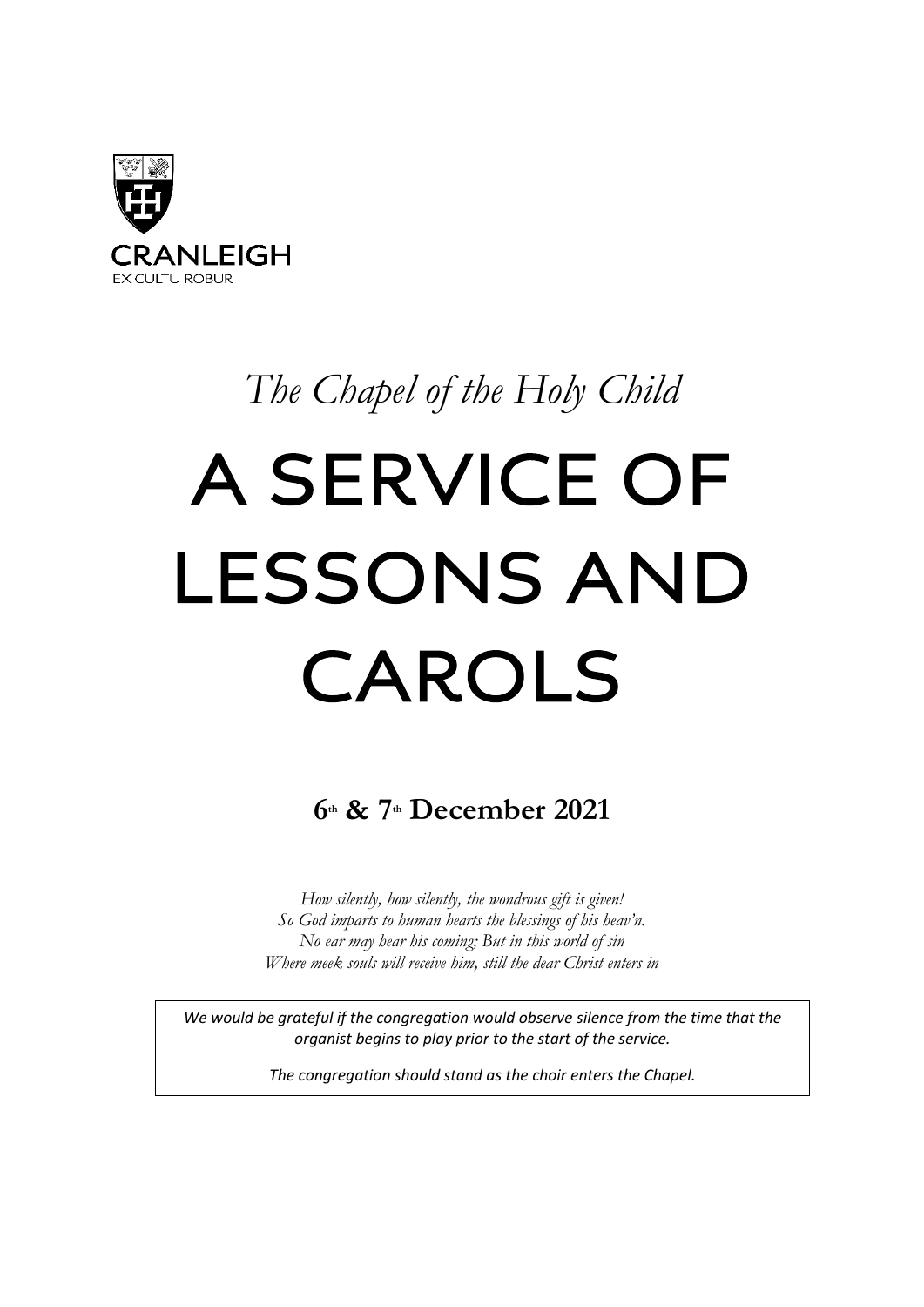# **ORGAN VOLUNTARIES** "Pastoral Symphony" from *Messiah* – G. F. Handel

*Es ist ein' Ros' entsprungen* – J. Brahms

# **CAROL**

| Solo:<br>Lily Brewer (Monday)<br>Mia Prideaux (Tuesday) | Once in royal David's city<br>Stood a lowly cattle shed<br>Where a mother laid her baby<br>In a manger for His bed:<br>Mary was that mother mild,<br>Jesus Christ, her little child.                            |
|---------------------------------------------------------|-----------------------------------------------------------------------------------------------------------------------------------------------------------------------------------------------------------------|
| Choir only                                              | He came down to earth from heaven,<br>Who is God and Lord of all,<br>And His shelter was a stable,<br>And His cradle was a stall:<br>With the poor, and mean, and lowly,<br>Lived on earth our Saviour holy.    |
| <b>All.</b>                                             | And our eyes at last shall see Him,<br>Through His own redeeming love;<br>For that Child so dear and gentle,<br>Is our Lord in heaven above:<br>And He leads His children on,<br>To the place where He is gone. |
|                                                         | Not in that poor lowly stable<br>With the oxen standing by,<br>We shall see him; but in heaven,<br>Set at God's right hand on high;<br>When like stars his children crowned<br>All in white shall wait around.  |

# **BIDDING PRAYER**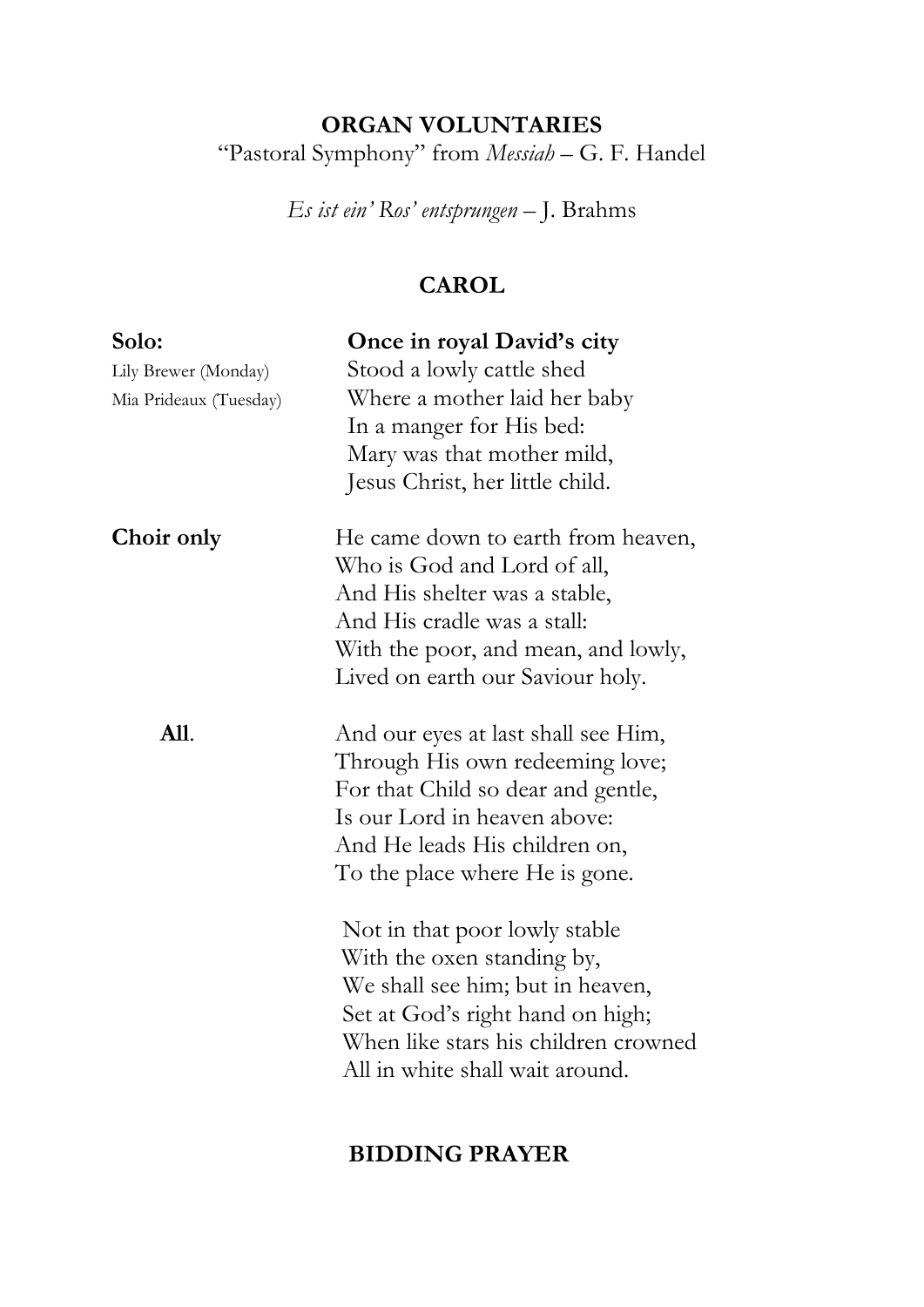#### **LORD'S PRAYER**

**Our Father, who art in heaven, hallowed be thy name; thy kingdom come; thy will be done; on earth as it is in heaven. Give us this day our daily bread. And forgive us our trespasses, as we forgive those who trespass against us. And lead us not into temptation; but deliver us from evil. For thine is the kingdom, the power and the glory, for ever and ever. Amen.**

#### **READING**

#### **Genesis III – a member of the IVth Form**

*God announces in the Garden of Eden that the seed of the woman shall crush the serpent's head*

# **CHOIR** Adam Lay Ybounden **– Boris Ord**

This text, written in c. 1400, tells the story of the fall of man and redemption through the birth of Jesus by the Virgin Mary. The music, composed in 1957 by Boris Ord (one-time director of music at King's College, Cambridge) is probably the best known of all musical settings and regularly features in the annual Festival of Nine Lessons and Carols from King's.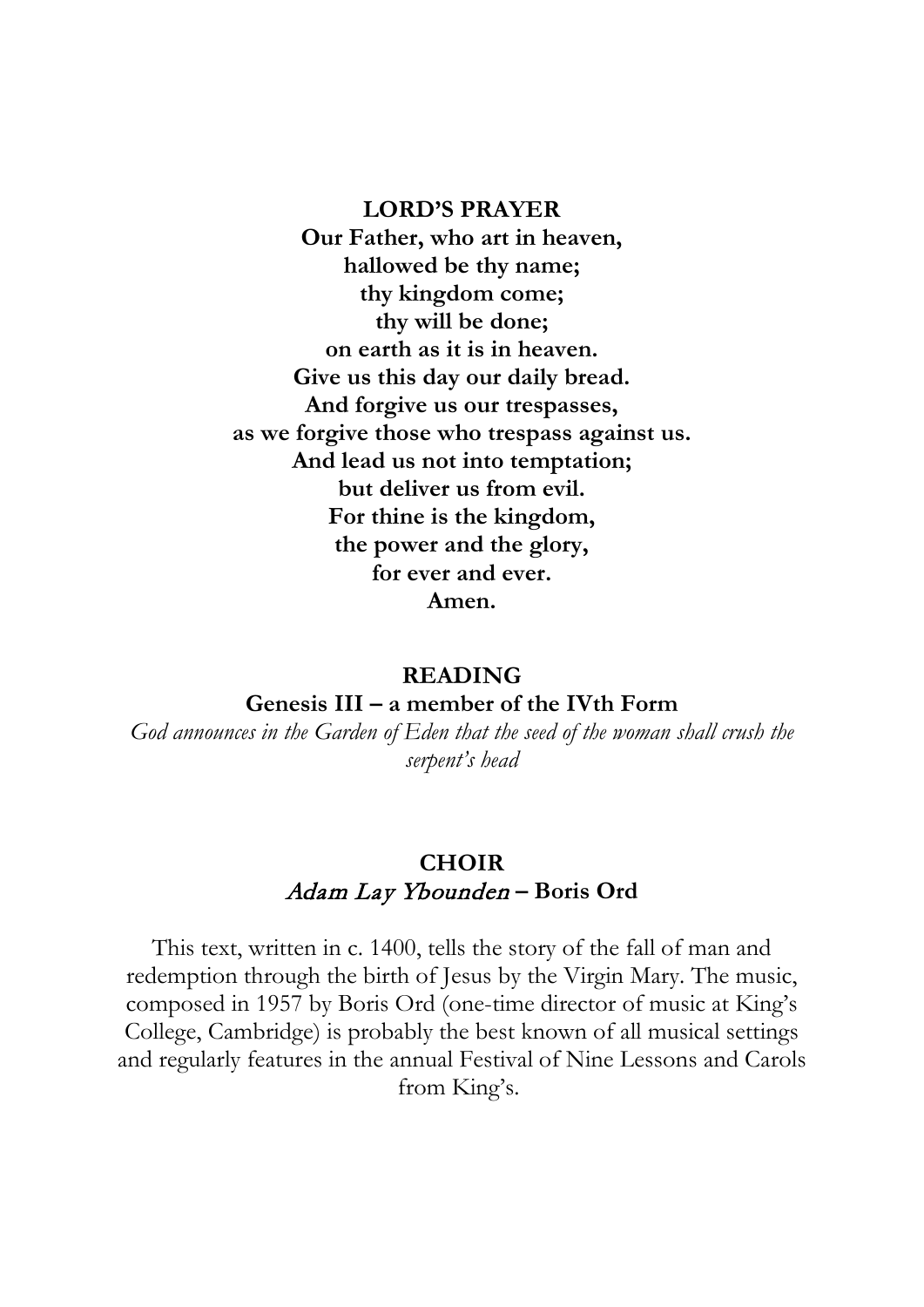#### **CAROL**

#### **God rest you merry, gentlemen**

Let nothing you dismay, For Jesus Christ our Saviour Was born upon this day, To save us all from Satan's power When we were gone astray: *O tidings of comfort and joy, Comfort and joy, O tidings of comfort and joy.*

From God our heav'nly Father A blessed angel came, And unto certain shepherds Brought tidings of the same, How that in Bethlehem was born The son of God by name: *O tidings of comfort and joy, etc.*

The shepherds at those tidings Rejoicèd much in mind, And left their flocks a-feeding, In tempest, storm and wind, And went to Bethlehem straightway This blessèd babe to find: *O tidings of comfort and joy, etc.*

Now to the Lord sing praises, All you within this place, And with true love and brotherhood Each other now embrace; This holy tide of Christmas All others doth deface; *O tidings of comfort and joy, etc.*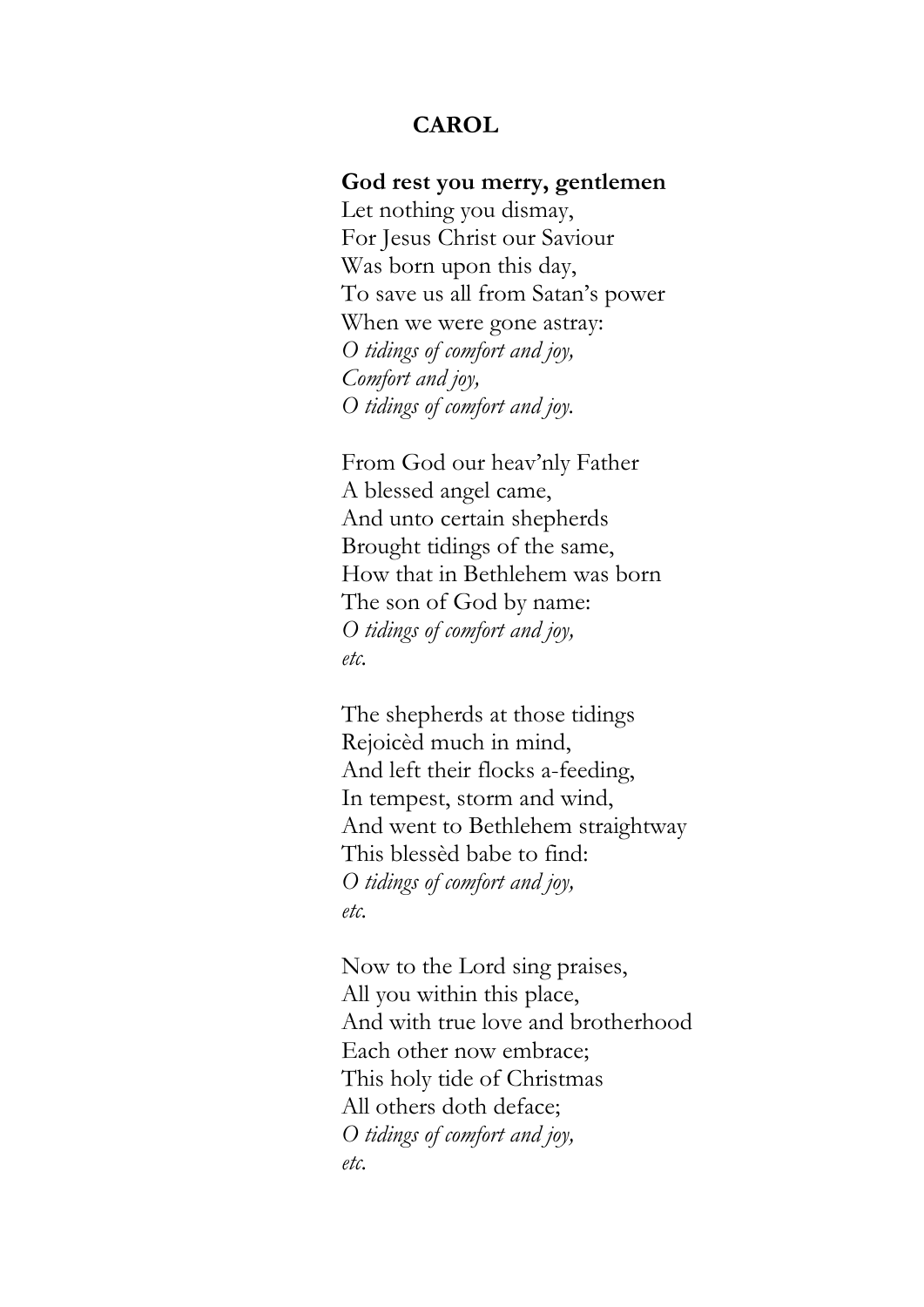# **READING Isaiah IX - a member of the LVth Form**

*Christ's birth and kingdom are foretold by Isaiah*

# **CHOIR** In the bleak mid-winter **– Harold Darke**

Soprano - Lily Harding (Monday), Naalini Bird (Tuesday), Baritone - Felix Long

The perfect marriage of Christina Rossetti's poetry and Harold Darke's music make for a popular and special Christmas carol. Written in 1909 whilst still a student, Darke employs a simple, yet effective structure in which two successive verses are repeated (made clear by the solo soprano and solo tenor/baritone) with small variations. The work became so popular that Harold Darke complained it was performed at the expense of his later compositional output.

> **READING Micah V - a member of the UVth**

*The Prophet foretells the glory of little Bethlehem*

**THE ADDRESS** The Chaplain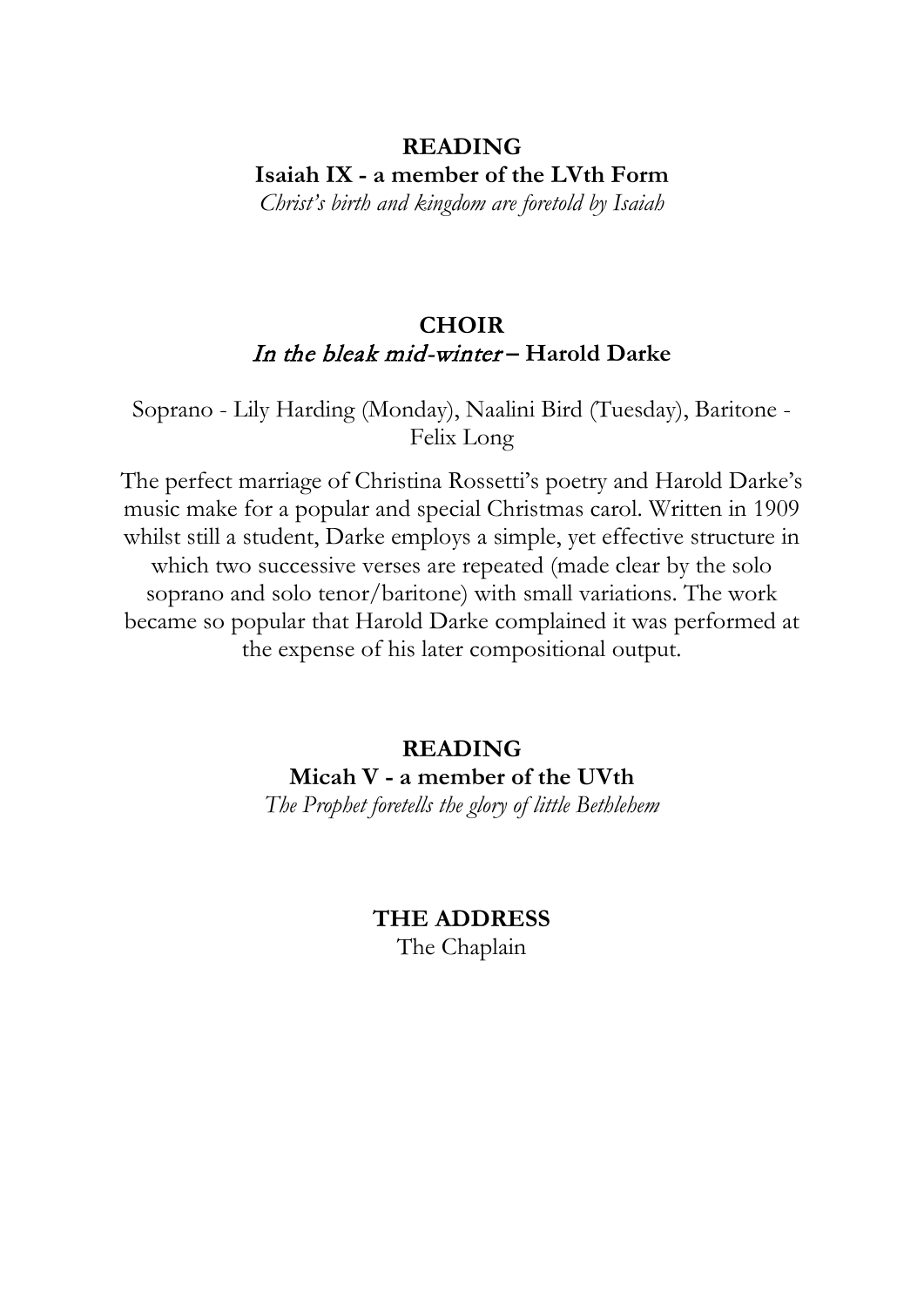# **CAROL**

#### **O little town of Bethlehem**

How still we see thee lie. Above thy deep and dreamless sleep The silent stars go by Yet in thy dark streets shineth The everlasting Light; The hopes and fears of all the years Are met in thee tonight

O morning stars together Proclaim the holy birth And praises sing to God the King And Peace to men on earth For Christ is born of Mary And gathered all above, While mortals sleep, the angels keep Their watch of wond'ring love.

**Choir only** How silently, how silently The wondrous gift is given! So God imparts to human hearts The blessings of His heaven. No ear may hear His coming, But in this world of sin, Where meek souls will receive him, still The dear Christ enters in.

**All** O holy Child of Bethlehem Descend to us, we pray Cast out our sin and enter in Be born to us today We hear the Christmas angels The great glad tidings tell: O come to us, abide with us Our Lord Emmanuel.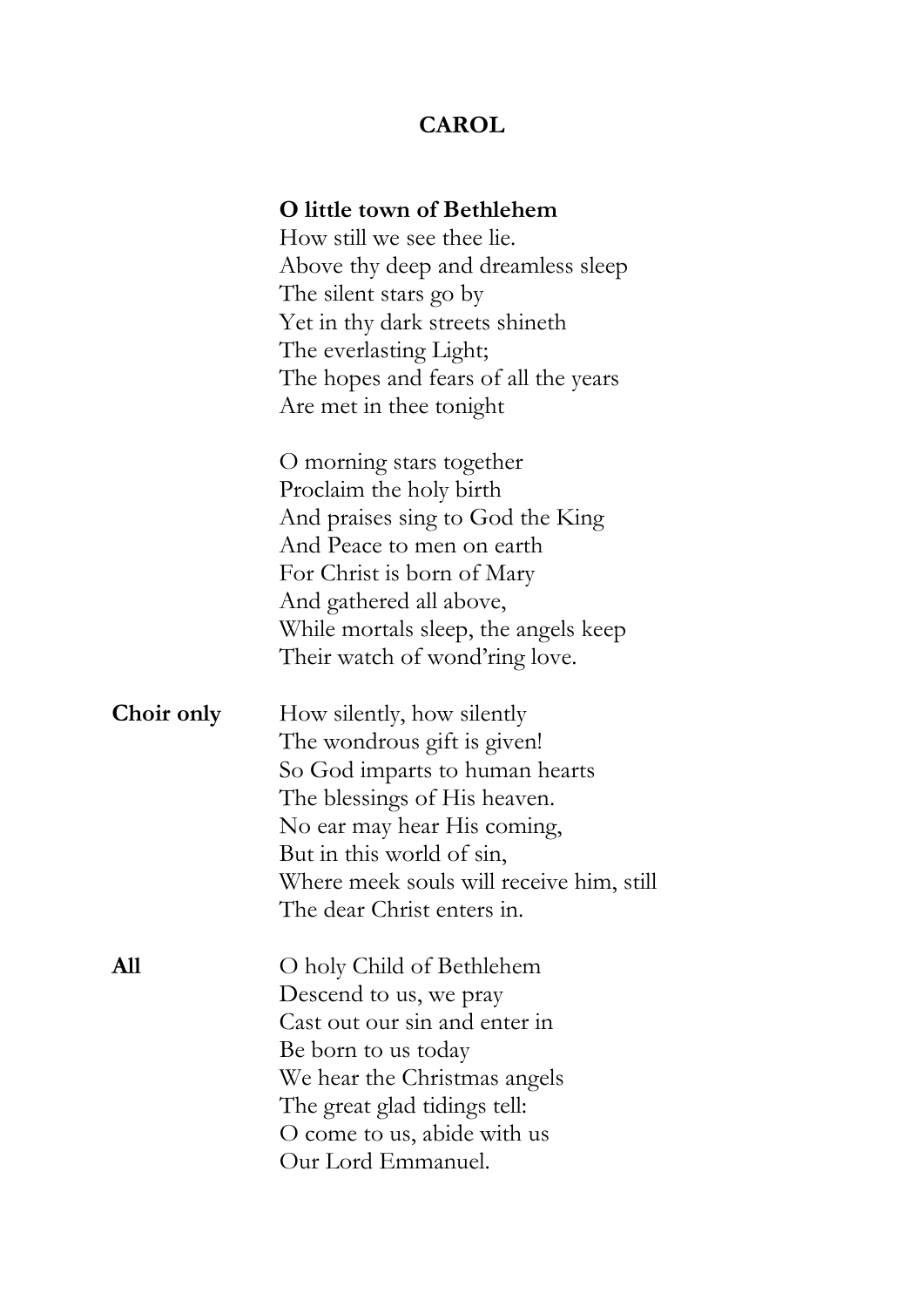# **CHOIR** Away in a Manger – **trad. Normandy tune**

This beautiful setting of the well known carol features the traditional Normandy tune that became the better known, congregational 'Cradle Song' carol. Whilst the harmony in this version is more austere, its beauty lies in the simplicity of sound and the piquancy of the brief dissonances between soprano and alto towards the end of each verse.

> **READING St. Luke I - a House Captain** *The angel salutes the blessed virgin Mary*

#### **CAROL**

**O come, all ye faithful, joyful and triumphant!**

O come ye, O come ye, to Bethlehem Come and behold Him Born the King of Angels *O come, let us adore Him O come, let us adore Him O come, let us adore Him Christ the Lord!*

God of God, Light of Light Lo, He abhors not the Virgin's womb Very God Begotten, not created *O come, let us adore Him etc.*

Sing, choirs of angels, sing in exultation Sing, all ye citizens of heaven above! Glory to God In the highest. *O come, let us adore Him etc.*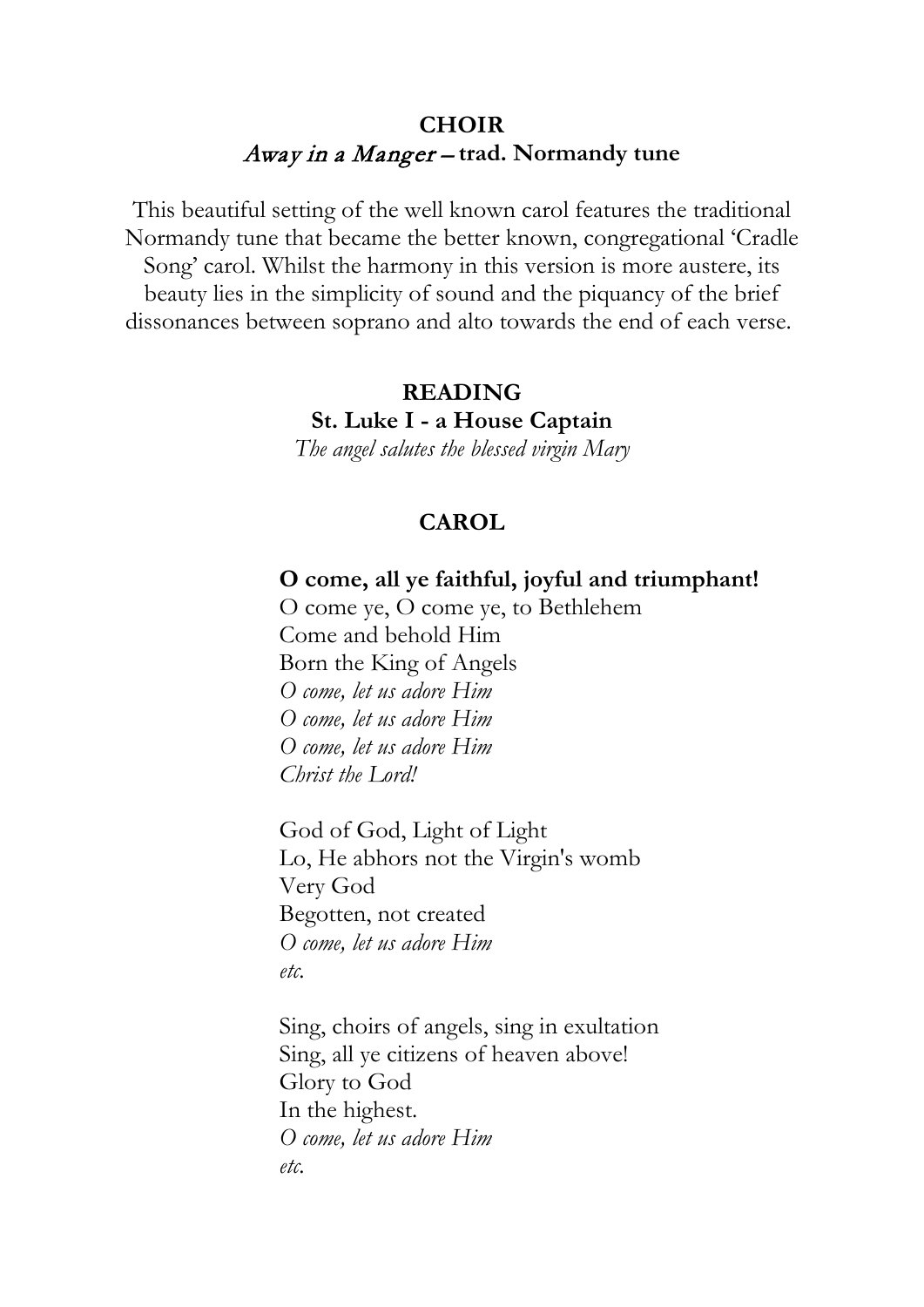# **READING St. Luke II - a Senior Prefect**

*St Luke tells of the birth of Jesus*

# **CHOIR** O Holy Night **– Adolphe Adam**

Soprano - Scarlett Stehlik (Monday), Lucia Jackson (Tuesday)

Premiered in 1843 this has become one of the most popular and oftrequested of all musical pieces for Christmas and is certainly a favourite with the choir. It has been recorded countless times in all genres from opera stars and Ella Fitzgerald to Mariah Carey, but few can match the beauty of the original version for solo soprano and choir.

# **READING St. Luke II - a member of Common Room**

*Shepherds are the first to hear of the remarkable birth.*

# **CHOIR** Nativity Carol **– John Rutter**

This 1963 carol is one of John Rutter's earliest compositions. It's simple four verse structure with typical Rutteresque harmony gently tells the story of Jesus in the manger and the visitation of the wise men. The carol ends with a soaring descant before calmly declaring '*Christ is born for aye, Born on Christmas Day*'.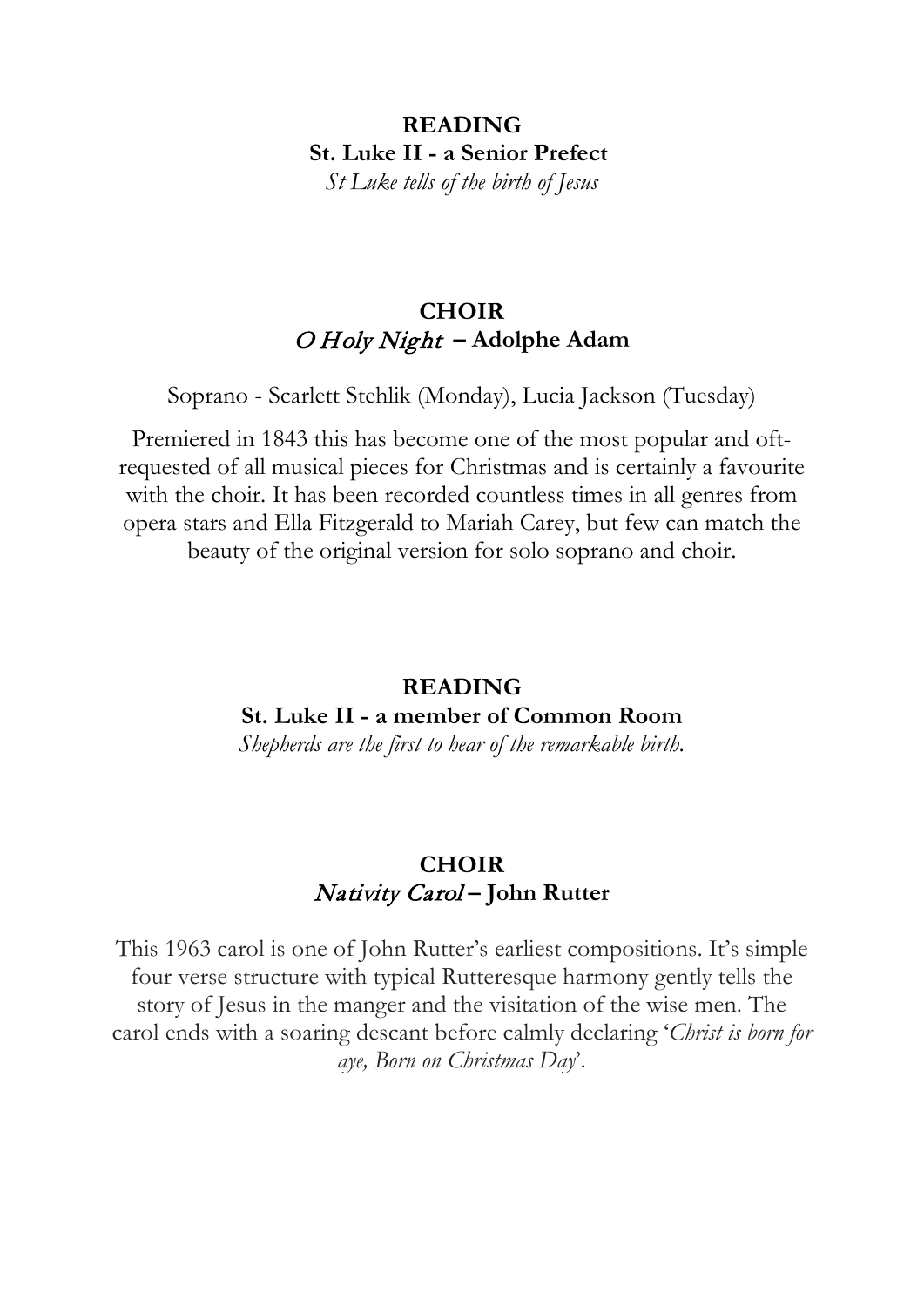#### **CAROL**

#### **Joy to the world!**

the Lord is come; Let earth receive her King. Let ev'ry heart prepare him room, And heav'n and nature sing, And heav'n and nature sing, And heav'n, and heav'n and nature sing.

Joy to the world! the Lord is come; Let men their songs employ, While fields and floods, rocks hills and plains, Repeat the sounding joy, Repeat the sounding joy, Repeat, repeat the sounding joy.

He rules the world With truth and grace, And makes the nations prove, The glories of his righteousness And wonders of his love, And wonders of his love, And wonders, wonders of his love.

### **READING**

# **St. Matthew II – Chairman of the Governing Body**

*Magi honour the King of the Jews*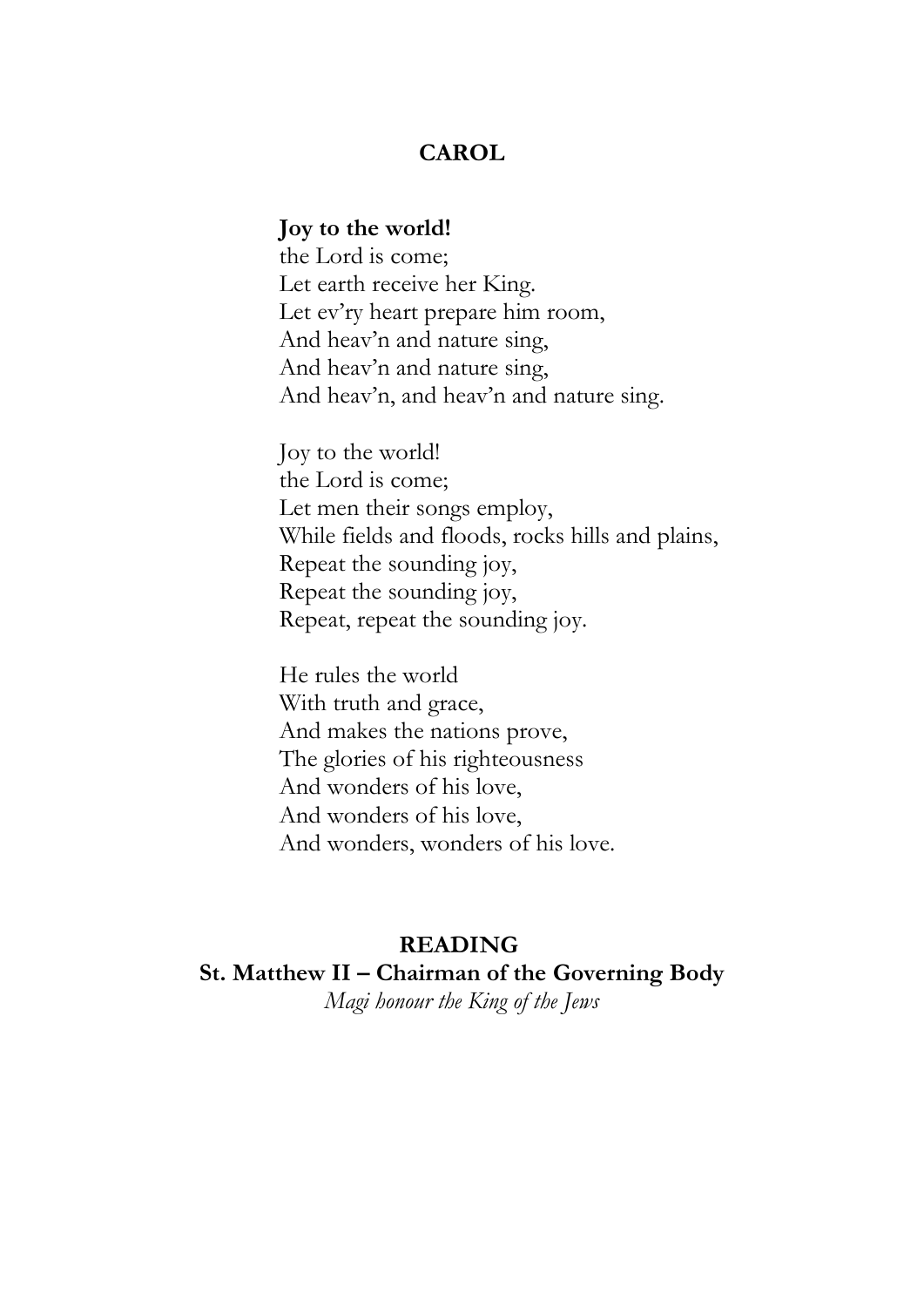### **CHOIR:** Sussex Carol **– Trad. English, arr. Willcocks**

Setting a text by Luke Wadding, a 17th Century Irish Bishop, this joyful carol was rediscovered in the 20th Century by the folk song collector Cecil Sharp and composer Ralph Vaughan Williams who heard it being sung at Monk's Gate near Horsham - hence the title 'Sussex Carol'. Its lilting, compound time has made it a favourite amongst British congregations.

> **READING St. John I – the Headmaster** *St. John describes the arrival of God incarnate*

#### **COLLECT**

#### **BLESSING**

#### **CAROL**

#### **Hark the herald angels sing**

"Glory to the newborn King! Peace on earth and mercy mild, God and sinners reconciled" Joyful, all ye nations rise Join the triumph of the skies With th'angelic host proclaim: "Christ is born in Bethlehem!" Hark! The herald angels sing "Glory to the newborn King!"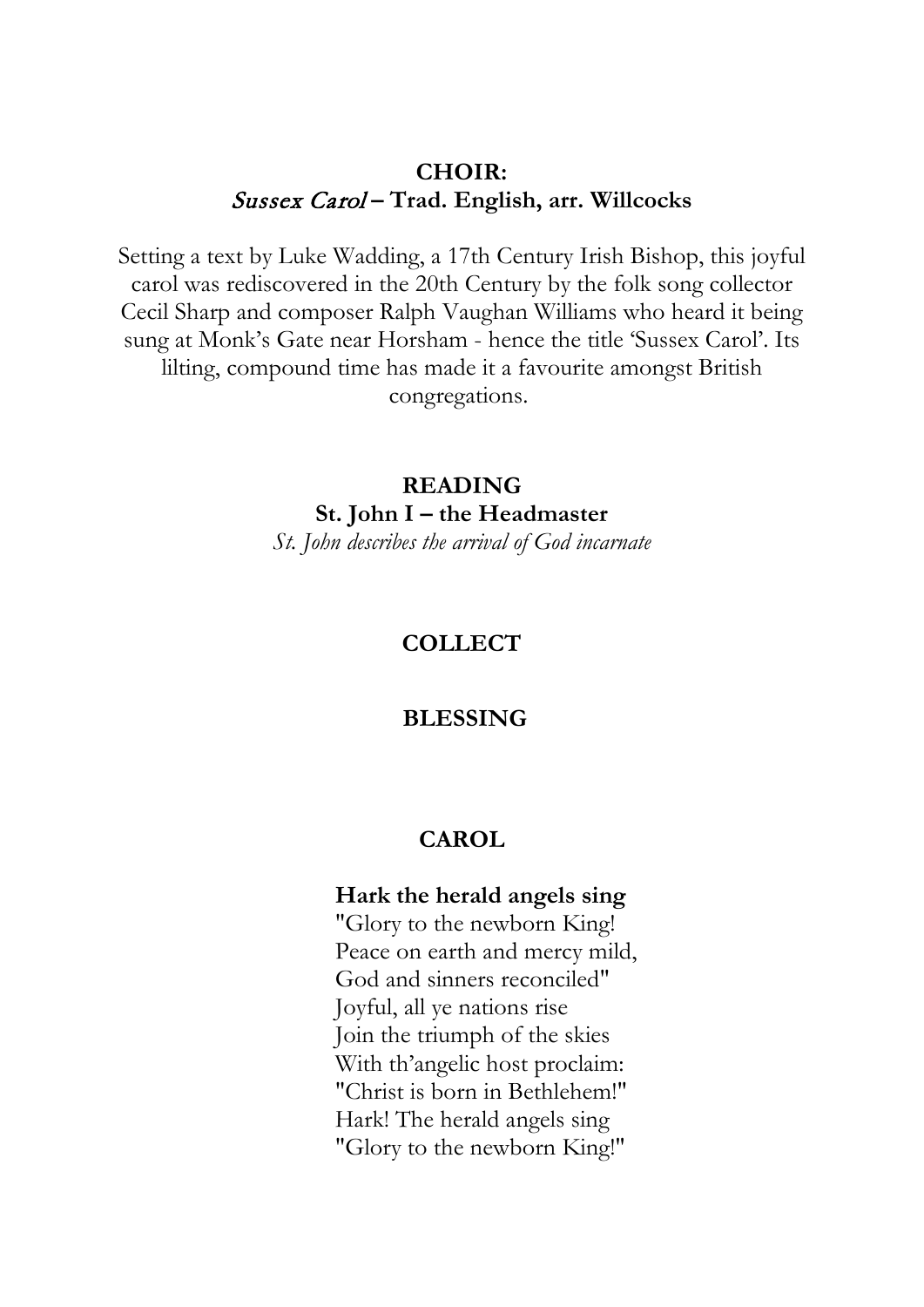Christ by highest heav'n adored Christ the everlasting Lord! Late in time behold Him come Offspring of a Virgin's womb Veiled in flesh the Godhead see Hail the incarnate Deity Pleased as man with man to dwell, Jesus, our Emmanuel. Hark! The herald angels sing "Glory to the newborn King!"

Hail the heav'n-born Prince of Peace! Hail the Son of Righteousness! Light and life to all He brings Ris'n with healing in His wings Mild He lays His glory by Born that man no more may die Born to raise the sons of earth Born to give them second birth Hark! The herald angels sing "Glory to the newborn King!"

### **ORGAN VOLUNTARY**

Organ: Philip Scriven

*Sleigh Ride -* Leroy Anderson

With thanks to Dr. Andrew Thomas for rehearsing and conducting the Chapel Choir, Mr Philip Scriven, our organist, and Mr Dave Eaglestone for rehearsing the Brass Ensemble.